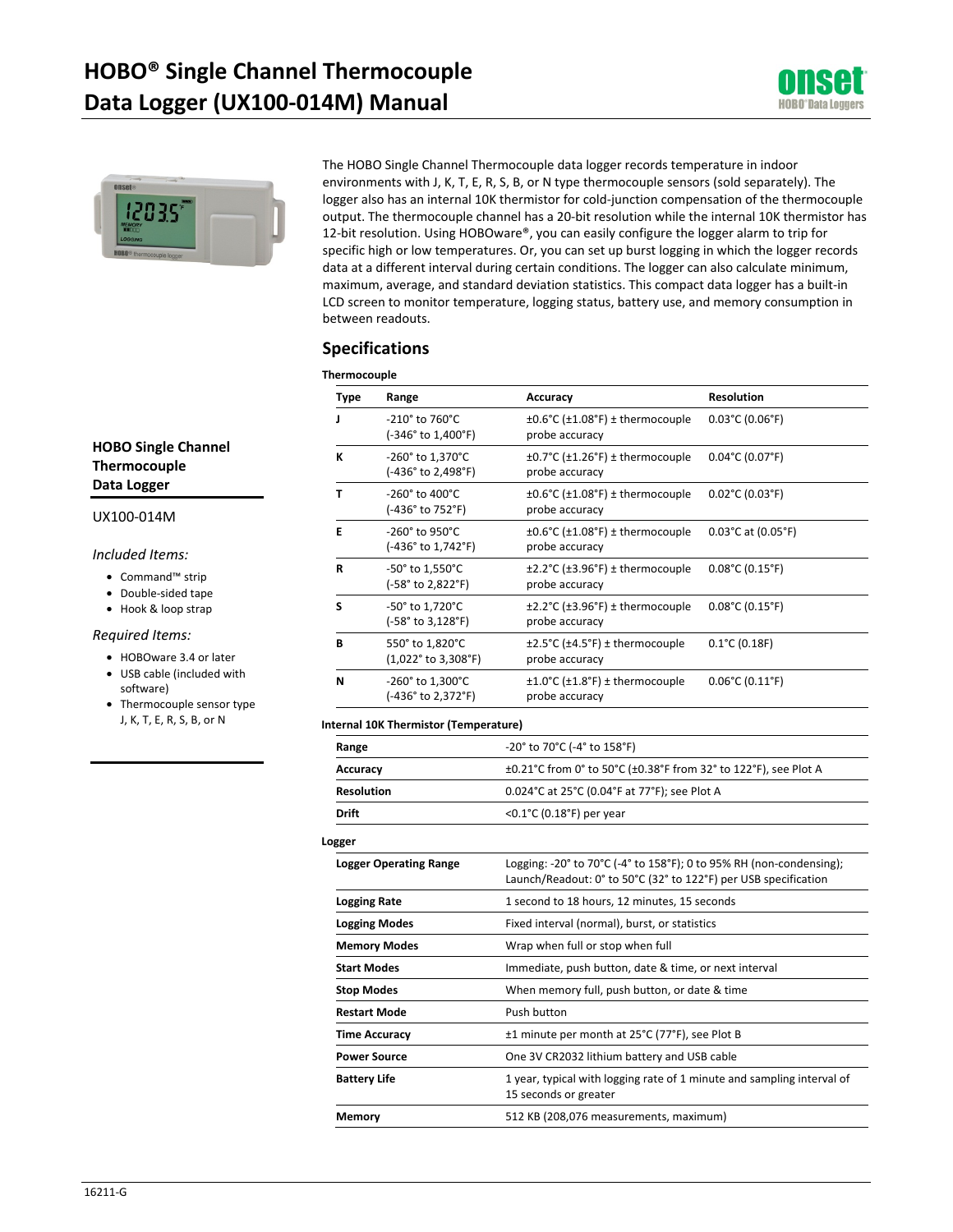### **Specifications (continued)**

| Logger (continued)               |                                                                                                                           |
|----------------------------------|---------------------------------------------------------------------------------------------------------------------------|
| <b>Download Type</b>             | USB 2.0 interface                                                                                                         |
| <b>Full Memory Download Time</b> | 1 minute, 30 seconds                                                                                                      |
| <b>LCD</b>                       | LCD is visible from 0° to 50°C (32° to 122°F); the LCD may react slowly<br>or go blank in temperatures outside this range |
| <b>Size</b>                      | 3.66 x 5.94 x 1.52 cm (1.44 x 2.34 x 0.6 in.)                                                                             |
| Weight                           | 30 g (1.06 oz)                                                                                                            |
| <b>Environmental Rating</b>      | <b>IP50</b>                                                                                                               |
|                                  | The CE Marking identifies this product as complying with all relevant<br>directives in the European Union (EU).           |



Plot A: Internal Temperature Accuracy & Resolution Plot B: Time Accuracy

### **Logger Components and Operation**



**Start/Stop Button:** Press this button for 3 seconds to start or stop logging data, or to resume logging on the next even logging interval. This requires configuring the logger in HOBOware with a push button start or stop, and with "Resume logging on next button push" selected (see *Setting up the Logger*). You can also press this button for 1 second to record an internal event (see *Recording Internal Logger Events*) or to turn the LCD screen on if the option to turn off the LCD has been enabled (see *Setting up the Logger*).

**Battery Tray:** Remove the battery tray on the top of the logger to access the logger battery (see *Battery Information*).

**Alarm/Stats Button**: Use this button to clear a tripped alarm (see *Setting up Alarms*) or to switch between statistics, alarm readings, and the current temperature reading.

**Internal 10K Thermistor (Temperature):** The internal 10K thermistor (not visible in the diagram) measures ambient temperature, if the channel is configured to log in HOBOware (see *Setting up the Logger*).

**Mounting Loops:** Use the two mounting loops to mount the logger with the hook-and-loop strap (see *Mounting the Logger*).

**Thermocouple Port:** Use this port to connect the thermocouple sensor (see *Connecting the Thermocouple Sensor*).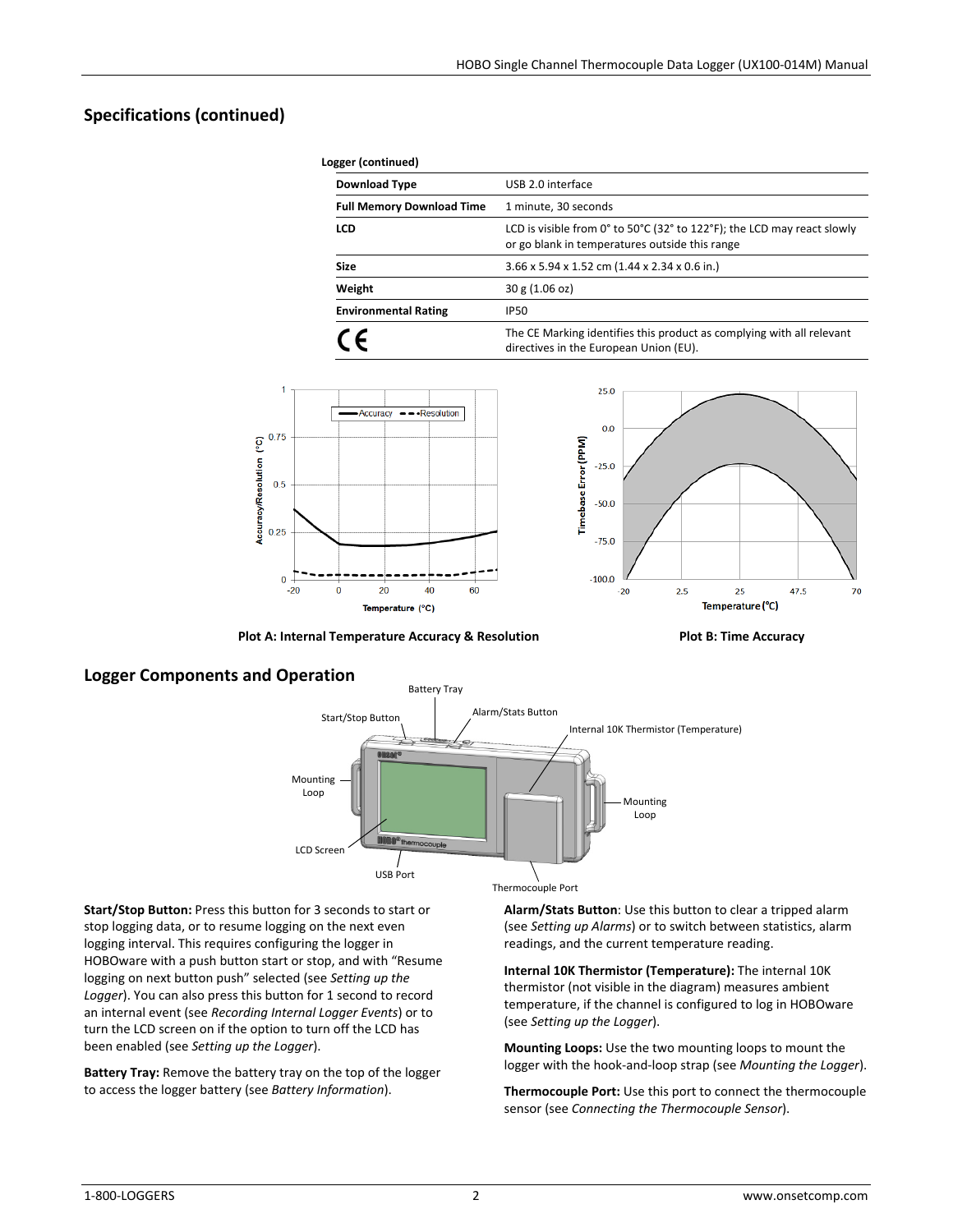**USB Port:** Use this port (not visible in the diagram) to connect the logger to the computer or the HOBO U-Shuttle via USB cable (see *Setting up the Logger* and *Reading Out the Logger*).

**LCD Screen:** This logger is equipped with an LCD screen that displays details about the current status. This example shows all symbols illuminated on the LCD screen followed by definitions of each symbol in the table below.



| <b>LCD Symbol</b>                | <b>Description</b>                                                                                                                                                                                                                                                                                                                                                                                                                                                                                                                                                                                             |
|----------------------------------|----------------------------------------------------------------------------------------------------------------------------------------------------------------------------------------------------------------------------------------------------------------------------------------------------------------------------------------------------------------------------------------------------------------------------------------------------------------------------------------------------------------------------------------------------------------------------------------------------------------|
| <b>START</b>                     | The logger is waiting to be launched. Press and<br>hold the Start/Stop button for 3 seconds to launch<br>the logger.                                                                                                                                                                                                                                                                                                                                                                                                                                                                                           |
| <b>STOP</b>                      | The logger has been launched with push button<br>stop enabled; press and hold the Start/Stop<br>button for 3 seconds to stop the logger. Note: If<br>you also launched the logger with a push button<br>start, this symbol will not appear on the display for<br>30 seconds.                                                                                                                                                                                                                                                                                                                                   |
| فلكتنا                           | The battery indicator shows the approximate<br>battery power remaining.                                                                                                                                                                                                                                                                                                                                                                                                                                                                                                                                        |
| <i><b>MEMORY</b></i><br>1000 L   | The logger has been configured to stop logging<br>when memory fills. The memory bar indicates the<br>approximate space remaining in the logger to<br>record data. When first launched, all five segments<br>in the bar will be empty. In this example, the<br>logger memory is almost full (only one segment in<br>the memory bar is empty).                                                                                                                                                                                                                                                                   |
| <i><b>MEMORY</b></i><br>د UUUU + | The logger has been configured to never stop<br>logging (wrapping). The logger will continue<br>recording data indefinitely, with newest data<br>overwriting the oldest data. When first launched,<br>all five segments in the memory bar will be empty.<br>In this example, the memory is full (all five<br>segments are filled in) and new data is now<br>overwriting the oldest data. This will continue until<br>the logger is stopped or the battery runs out.                                                                                                                                            |
| <b>LOGGING</b>                   | The logger is currently logging.                                                                                                                                                                                                                                                                                                                                                                                                                                                                                                                                                                               |
|                                  | A sensor reading is above or below the high or low<br>alarm that you configured. Press and release the<br>Alarm/Stats button until the "alm" symbol<br>(described below) is displayed on the screen. This<br>symbol at left will clear depending on how alarms<br>were configured in HOBOware. If the alarm was<br>configured to clear when the logger is relaunched,<br>this symbol will remain on the LCD. Otherwise, it<br>will clear when the sensor reading is back within<br>the alarm limits or by pressing the Alarm/Stats<br>button for 3 seconds.<br>An alarm is ready to be cleared. This will only |
| CLEAR                            | appear if "Cleared with button press" was selected<br>in the HOBOware alarm settings. Press the<br>Alarm/Stats button for 3 seconds to clear the<br>alarm.                                                                                                                                                                                                                                                                                                                                                                                                                                                     |
| max<br>min                       | These symbols show the maximum, minimum,<br>average, and standard deviation values most<br>recently calculated for the logger (if the logging                                                                                                                                                                                                                                                                                                                                                                                                                                                                  |

| <b>LCD Symbol</b> | <b>Description</b>                                                                                                                                                                                                                                       |
|-------------------|----------------------------------------------------------------------------------------------------------------------------------------------------------------------------------------------------------------------------------------------------------|
| avg<br>$sd\sigma$ | mode has been set to Statistics in HOBOware).<br>Press the Alarm/Stats button for 1 second to cycle<br>through each of the available statistics and then<br>back to the current temperature (or to the alarm<br>value if applicable).                    |
| alm               | This is the sensor reading that tripped the alarm.<br>Press the Alarm/Stats button to view this reading.<br>Press the Alarm/Stats button again to cycle<br>through any statistics (defined above) and<br>ultimately back to the current temperature.     |
| <b>HOLE:</b>      | This is an example of a temperature reading.<br>Temperature units are determined by the settings<br>in HOBOware. To switch between Celsius and<br>Fahrenheit, change the Display Preferences in<br>HOBOware before launching the logger.                 |
| 0538 m:s          | The logger has been configured to start logging on<br>a particular date/time. The display will count down<br>in days, hours, minutes, and seconds until logging<br>begins. In this example, 5 minutes and 38 seconds<br>remain until logging will begin. |
| LoRd              | The launch settings are being loaded onto the<br>logger from HOBOware. Do not disconnect the<br>USB cable during this process.                                                                                                                           |
| Err               | An error occurred while loading the launch<br>configurations onto the logger from HOBOware.<br>Make sure the USB cable is connected to both the<br>logger and the computer and try launching again.                                                      |
| StoP              | The logger has been stopped with HOBOware or<br>because the memory is full.                                                                                                                                                                              |

#### **Notes:**

- You can disable the LCD screen when logging. Select "Turn LCD off" when setting up the logger as described in the next section. When this option is enabled, you can still temporarily view the LCD screen by pushing the Start/Stop button for 1 second. The LCD will then remain on for 10 minutes.
- The LCD screen refreshes every 15 seconds regardless of the logging interval selected in HOBOware. If you choose a logging interval less than 15 seconds, the data will be recorded at the faster interval, but the sensor readings will only be updated on the screen every 15 seconds.
- When the logger has stopped logging, the LCD screen will remain on until the logger is offloaded to a computer or HOBO U-Shuttle (unless launched with the "Turn LCD off" option). Once the logger has been offloaded and disconnected from the computer, the LCD will turn off automatically after 2 hours. The LCD will turn back on the next time the logger is connected to the computer.

## **Setting up the Logger**

Use HOBOware to set up the logger, including setting alarms, selecting the options to start and stop logging, and choosing a logging mode.

**1. Connect the logger and open the Launch Logger window**. To connect the logger to a computer, use the USB cable provided. Click the Launch icon on the HOBOware toolbar or select Launch from the Device menu.

**Important:** USB 2.0 specifications do not guarantee operation outside the range of 0°C (32°F) to 50°C (122°F).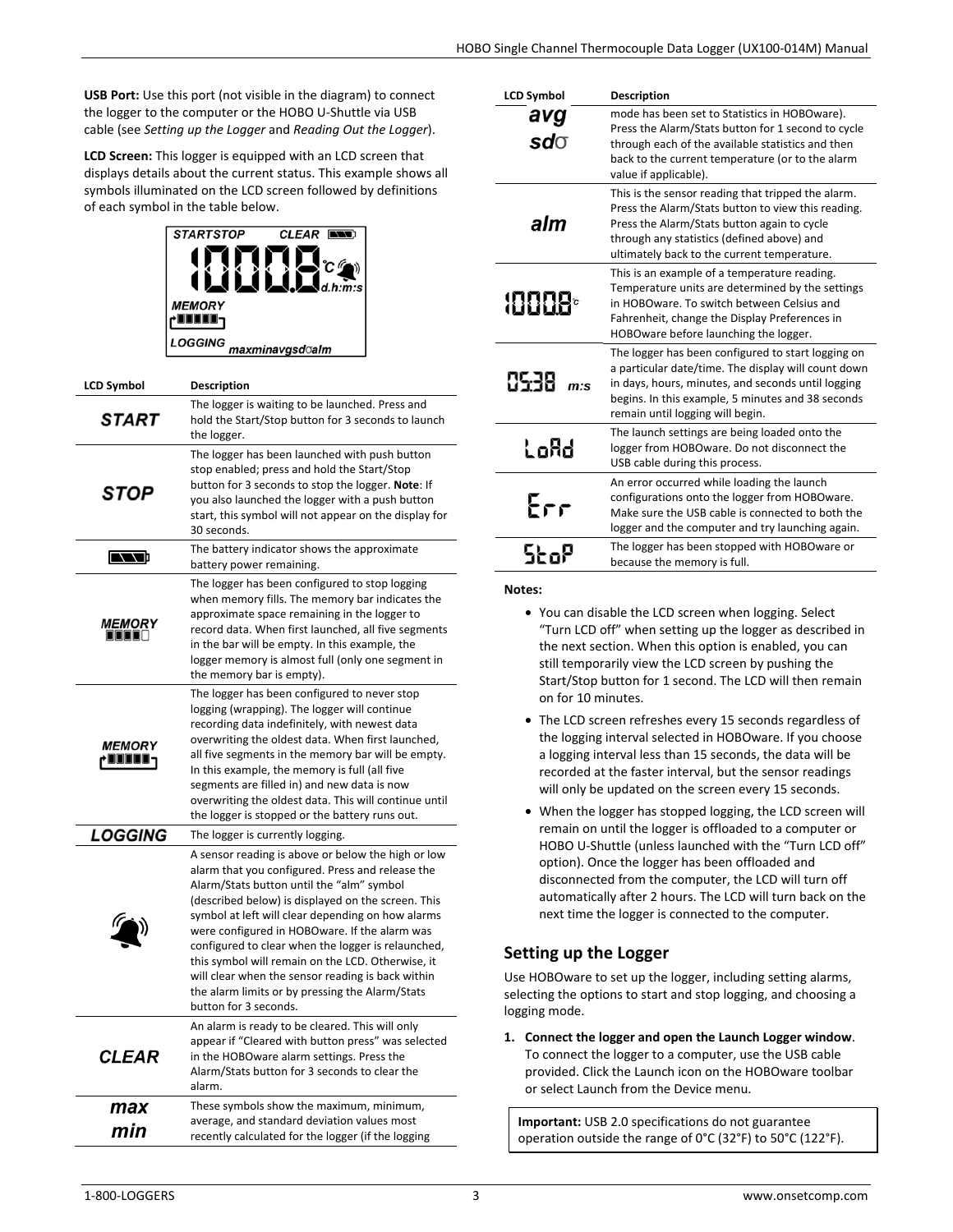**2. Select the thermocouple type.** Under Configure Sensors, select the correct type of thermocouple from the list as shown in this example. Type a label for the thermocouple if desired.

|                                          | HOBO UX100-014M Thermocouple                      |                                                              |    |         |
|------------------------------------------|---------------------------------------------------|--------------------------------------------------------------|----|---------|
|                                          | Name: 10232402                                    |                                                              |    |         |
|                                          | <b>Serial Number: 10232402</b>                    |                                                              |    |         |
| Status.                                  | Deployment Number: 4                              |                                                              |    |         |
|                                          | Battery Level: 4 79 %                             |                                                              |    |         |
| <b>Sensors</b>                           |                                                   |                                                              |    |         |
| Configure Sensors to Log:                |                                                   |                                                              |    |         |
|                                          | $\sqrt{1}$ Thermocouple (K-Type)                  | <enter here="" label=""></enter>                             | 88 | Alarms  |
|                                          |                                                   |                                                              |    | Filters |
|                                          | √ 2) Temperature <enter here="" label=""></enter> |                                                              |    |         |
|                                          | 3) Logger's Battery Voltage                       |                                                              |    |         |
|                                          |                                                   |                                                              |    |         |
| Deployment<br>Logging Interval: 1 minute |                                                   |                                                              |    |         |
|                                          | Logging Mode: Fixed Interval                      |                                                              |    |         |
| Logging Duration: 90.9 days              |                                                   |                                                              |    |         |
| Start Logging: Now                       |                                                   | $-08:43:38$ AM                                               |    |         |
|                                          |                                                   | Stop Logging: O When memory fills   O Never (wrap when full) |    |         |
|                                          | <b>Push Button</b>                                |                                                              |    |         |
|                                          | After 1 day                                       | $-$ tart                                                     |    |         |

**3. Select the internal 10k thermistor (temperature) channel to log (optional) and type a label if desired.** This internal 10K thermistor measures ambient temperature and is used for cold-junction compensation of the thermocouple output.

**Important:** Cold-junction compensation is always performed on the thermocouple measurements even if the internal 10k thermistor (temperature) channel is not selected for logging.

- **4. Set up alarms (optional).** Click the Alarms button if you want to configure an alarm to trip when the temperature is above or below a value you specify. See *Setting up Alarms* for details.
- **5. Configure filters (optional).** Click the Filters button to create additional filtered data series. Any filtered series will be available automatically upon reading out the logger.
- **6. Select the Logging Interval.** Select a logging interval from 1 second to a maximum of 18 hours, 12 minutes, and 15 seconds.
- **7. Select the Logging Mode**:
	- **Fixed Interval.** In Fixed Interval mode, data will always be recorded at the regular logging interval set in the previous step. This is the default setting.
	- **Burst.** In Burst mode, logging will occur at a different interval when a specified condition is met. See *Burst Logging* for more information.
	- **Statistics.** In Statistics mode, maximum, minimum, average, and standard deviation statistics are calculated for the temperature during logging, sampling at an interval you specify. See *Statistics* for more information.
- **8. Choose when to start logging:** 
	- **Now.** Logging begins immediately.
	- **At Interval.** Logging will begin at the next even interval as determined by the selected logging interval.
- **On Date/Time.** Logging will begin at a date and time you specify.
- **Push Button.** Logging will begin once you press the Start/Stop logging button for 3 seconds.

#### **9. Choose when to stop logging:**

- **When Memory Fills.** Logging will end once the logger memory is full.
- **Never (Wrap When Full).** The logger will continue recording data indefinitely, with newest data overwriting the oldest. This option is not available if Burst is selected for the Logging Mode.
- **Push Button.** Logging will end once you press the Start/Stop logging button for 3 seconds. Note that if you also choose Push Button to start logging, then you will not be able to stop logging until 30 seconds after logging begins.

If you select the Push Button setting, then you also have the option to select "Allow button restart." This allows you to stop and then restart logging during the deployment by pushing the Start/Stop button on the logger for 3 seconds.

**Important:** When "Allow button restart" is selected and you use the Start/Stop button to stop and restart logging, logging will restart on the next even logging interval, not at the time the button was pushed. For example, a logger started logging at 7:00 AM with a logging interval set to 1 hour. If you press the Start/Stop button to stop the logger at 8:45 AM and then press the button again at 10:15 AM, logging will not begin immediately at 10:15. Instead, logging will begin again at 11:00 AM, which is the next even interval time based on your 1-hour logging interval. Therefore, depending on the logging interval, the gap between the time you press the button to resume logging and the time actual logging begins could be significant. The faster the logging interval, the less time will elapse before logging resumes.

- **Specific Stop Date.** Logging will end at a date and time you specify. Note that if you also configure the logger for a Push Button stop and to "Allow button restart," then the logger will stop logging at the date you select regardless of how many times you stop and restart the logger with the Start/Stop button.
- **10. Choose whether to keep the LCD on or off.** By default, the LCD will always remain on while logging. If you select the "Turn LCD off" checkbox, the LCD will not show the current readings, status, or other information while the logger is logging. You will, however, be able to temporarily turn the LCD screen on by pressing the Start/Stop button for 1 second if you select this option.
- **11. Click the Start button to launch the logger.** Disconnect the logger from the computer and deploy it using the mounting materials (see *Mounting the Logger*). After logging begins, you can read out the logger at any time (see *Reading Out the Logger* for details).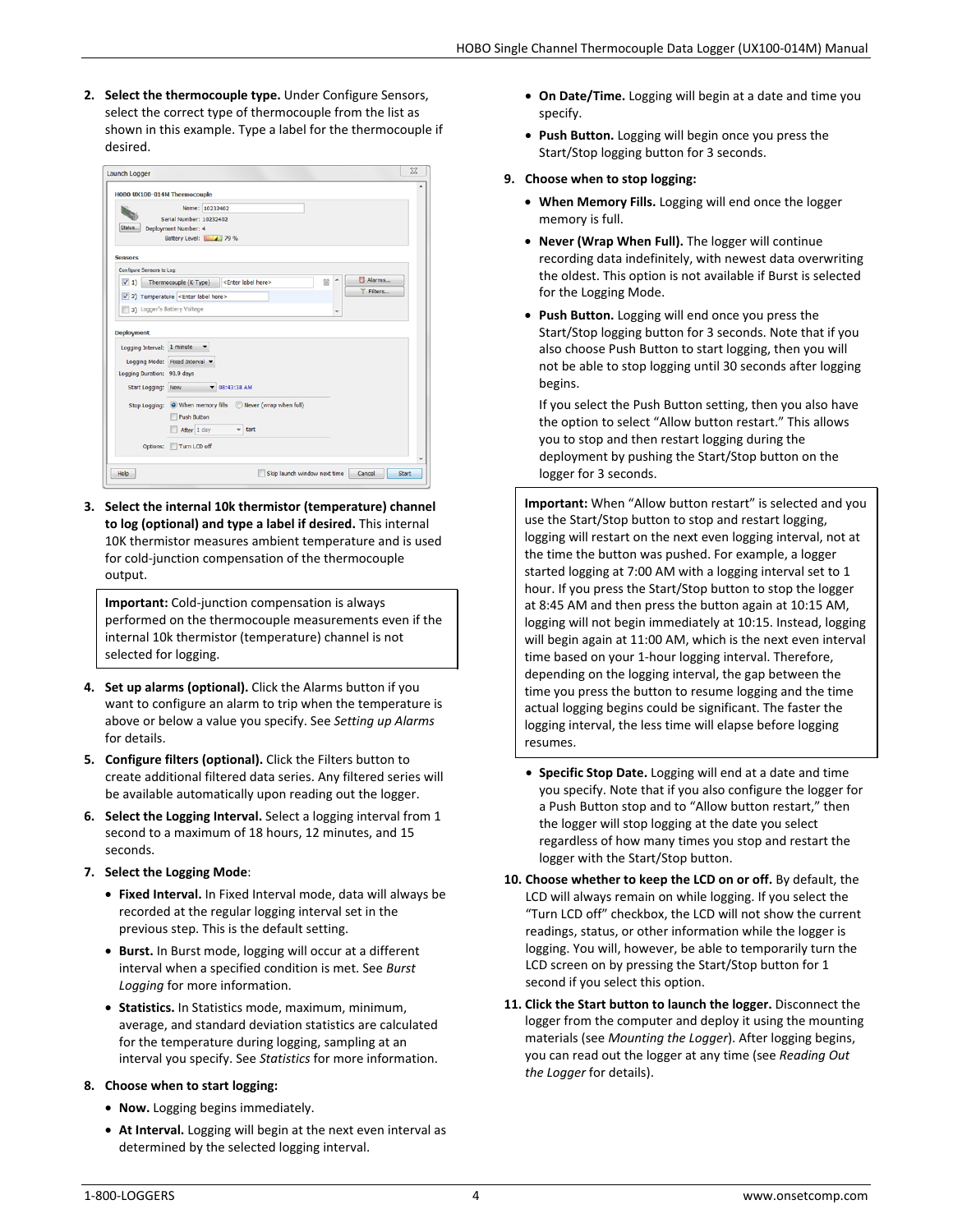# **Connecting the Thermocouple Sensor**

The logger can accept any standard thermocouple sensor of the appropriate type with standard thermocouple subminiature connectors.

#### **ANSI Standard Thermocouple Color Coding**

| Type-J | Iron-Constantan    | Black  |
|--------|--------------------|--------|
| Type-K | Chromel-Alumel     | Yellow |
| Type-S | Platinum-Rhodium   | Green  |
| Type-T | Copper-Constantan  | Blue   |
| Type-E | Chromel-Constantan | Purple |
| Type-R | Platinum-Rhodium   | Green  |
| Type-B | Platinum-Rhodium   | Gray   |
| Type-N | Nicrosil-Nisil     | Orange |

Refer to http://www.omega.com/techref/colorcodes.html for additional details on color coding.

If the thermocouple has stripped-wire ends, male subminiature connectors with screw terminals are available. You must use the matching type of subminiature connector for the thermocouple you are using.

Note that the subminiature connectors have one pin (negative terminal) that is wider than the other (positive terminal). Make sure the plug is inserted into the jack correctly as shown



## **Setting up Alarms**

You can set an alarm to trip on the logger when a sensor reading rises above or falls below a specified value. To set an alarm:

- 1. Click the Alarms button from the Launch Logger window. If the Alarms button is disabled, make sure the Logging Mode is not set to Burst. (Alarms can only be configured if the logger is in Normal or Statistics mode.)
- 2. Select the High Alarm checkbox if you want an alarm to trip when the temperature rises above the high alarm value. Type the reading next to the High Alarm checkbox or drag the red upper slider in the Configure Alarms window.
- 3. Select the Low Alarm checkbox if you want an alarm to trip when the temperature falls below the low alarm value. Type the reading next to the Low Alarm checkbox or drag the blue lower slider.
- 4. Set the duration before an alarm is tripped.
- 5. Select either Cumulative or Consecutive. If you select Cumulative, then the alarm will trip when the time the sensor is out of range over the course of the deployment is equal to the selected duration. If you select Consecutive,

then the alarm will trip when the time the sensor is continuously out of range is equal to the selected duration. For example, the high alarm is set to 300°F and the duration is set to 30 minutes. If Cumulative is selected, then an alarm will trip once a sensor reading has been at or above 300°F for a total of 30 minutes since the logger was configured; specifically, this could be 15 minutes above 300°F in the morning and then 15 minutes above 300°F again in the afternoon. If Consecutive is selected, then an alarm will trip only if all sensor readings are 300°F or above for a continuous 30-minute period.

| <b>Enable Alarms:</b><br>V High Alarm 2,200.00                                    | Sensor: Thermocouple (K-Type) (°F)<br>Max: 2,498.00 °F                               | <b>Duration of out-of-range samples</b><br>displayed before alarm is raised.<br>+ 00 Hr 00 Min |  |
|-----------------------------------------------------------------------------------|--------------------------------------------------------------------------------------|------------------------------------------------------------------------------------------------|--|
| V Low Alarm 0.00<br>* Alarm value is set to closest<br>value supported by logger. |                                                                                      |                                                                                                |  |
|                                                                                   |                                                                                      | Cumulative: Raise alarm when sensor is out-of-range for a particular                           |  |
|                                                                                   | number of samples (selected above)<br>particular number of samples (selected above). | Consecutive: Raise alarm when sensor is out-of-range consecutively for a                       |  |
|                                                                                   |                                                                                      |                                                                                                |  |
| Maintain Visual Alarm Until                                                       |                                                                                      |                                                                                                |  |
| <b>Additional Alarm Settings</b>                                                  | O Host has relaunched logger<br>Sensor reading within limits                         |                                                                                                |  |

- 6. Choose how long the logger should maintain the sensor alarm once it has tripped. Select "Host has relaunched logger" if you want the alarm to remain visible on the LCD until the next time you relaunch the logger. Select "Sensor reading within limits" if you want the alarm to clear once the sensor reading returns to the normal range between the high and low alarm limits. Select "Cleared with button press" if you want the alarm to remain on until you press the Alarm/Stats button on the logger.
- 7. Click OK to save alarm settings.

#### **Notes:**

- Once the logger is launched, alarms will trip as determined by these settings. Logger alarms will display on the LCD screen. Note that the alarm limits are only checked when the logger's LCD screen refreshes every 15 seconds.
- The actual values for the high and low alarm limits are set to the closest values supported by the logger based on the thermocouple type. In addition, alarms can trip or clear when the sensor reading is within the resolution specification for each thermocouple type. This means the value that triggers the alarm may differ slightly than the value entered.
- When you read out the logger, high and low alarm levels will be displayed on the plot along with "Chan 1 Alarm Tripped" and "Chan 1 Alarm Cleared" events showing when the temperature alarm tripped and cleared. The "Chan 1 Alarm Cleared" event contains the value that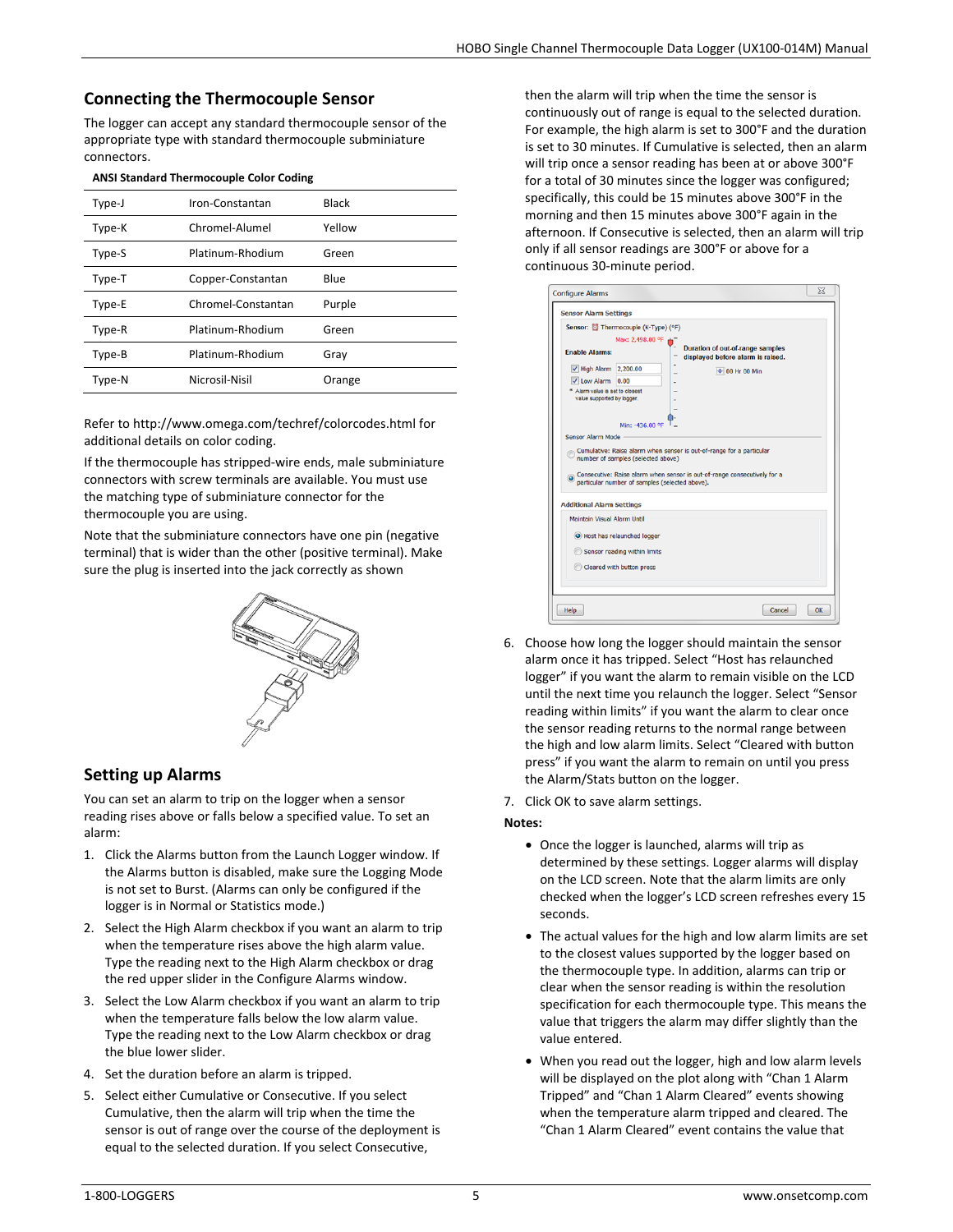was furthest out of range for the sensor before the alarm cleared (see the Points table for the actual value).

• Alarms can only be configured on the thermocouple channel; they are not available for the internal 10K thermistor (temperature) channel.

# **Burst Logging**

Burst logging is a logging mode that allows you to set up more frequent logging when a specified condition is met. For example, let's say the logger is recording data at a 5-minute logging interval and burst logging is configured to log every 10 seconds when the temperature goes above 2,000°F (the high limit) or falls below -200°F (the low limit). This means the logger will record data every 5 minutes as long as the temperature remains between 2,000°F and -200°F. Once the temperature reaches 2,100°F, for example, the logger will switch to the faster logging rate and record data every 10 seconds until the temperature falls back below the high limit (or 2,000°F in this case). At that time, logging then resumes every 5 minutes at the normal logging interval. Similarly, if the temperature falls to -250°F, for example, then the logger would switch to burst logging mode again and record data every 10 seconds. Once the temperature rises back to -200°F, the logger will then return to normal mode, logging every 5 minutes. To set up burst logging:

- 1. Select Burst for Logging Mode in the Launch Logger window. If Burst has already been configured for this logger, click the Edit button in the Launch Logger window. Note that you cannot set up alarms with burst logging. You also cannot select the Stop Logging option "Never (wrap when full)" if burst logging is configured.
- 2. In the Burst Logging window, select the High Limit checkbox if you want to set up a condition in which burst logging will occur when the sensor reading rises above the high limit value. Type in the value or drag the red upper slider.
- 3. Select the Low Limit checkbox if you want to set up a condition in which burst logging will occur when the sensor reading falls below the low limit value. Type in the value or drag the blue lower slider.

|                                                                   | Sensor: Fremocouple (K-Type) (°F)                                  |  |
|-------------------------------------------------------------------|--------------------------------------------------------------------|--|
|                                                                   |                                                                    |  |
|                                                                   | Max: 2,498.00 °F                                                   |  |
|                                                                   |                                                                    |  |
| V High Limit 2,000.00                                             |                                                                    |  |
| $\triangledown$ Low Limit -200.00                                 |                                                                    |  |
| * Limit value(s) are set to closest<br>value supported by logger. |                                                                    |  |
|                                                                   |                                                                    |  |
|                                                                   |                                                                    |  |
|                                                                   | Min: -436.00 °F                                                    |  |
|                                                                   | Log data at the burst logging interval:                            |  |
| 1 second                                                          |                                                                    |  |
|                                                                   | The burst logging interval must be less than the logging interval. |  |
| Logging Interval: 30 seconds                                      |                                                                    |  |
|                                                                   | Logging Duration: 2.4 days minimum                                 |  |

4. Set the burst logging interval, which must be less than the logging interval. Select either a preset burst logging interval or select Custom and enter your own interval. Keep in mind that the more frequent the burst logging rate, the greater the impact on battery life and the shorter the logging duration.

5. Click OK when done. This will return you to the Launch Logger window. Click the Edit button next to Logging Mode in the Launch Logger window to make additional changes.

#### **Notes:**

- Burst logging is available on the thermocouple channel only; it is not available for the internal 10K thermistor (temperature) channel.
- Once the logger is launched, the high and low burst logging limits are only checked when the logger's LCD screen refreshes once every 15 seconds. Therefore, if you set the logging interval to less than 15 seconds and the sensor reading falls outside the limits, the burst logging will not begin until the next 15-second refresh cycle.
- The actual values for burst logging limits are set to the closest values supported by the logger based on the thermocouple type. In addition, burst logging mode can begin or end when the sensor reading is within the resolution specification for each thermocouple type. This means the value that triggers the alarm may differ slightly than the value entered.
- Once the high or low condition clears, the logging interval time will be calculated using the last recorded data point in burst logging mode, not the last data point recorded in "normal mode." For example, let's assume the logger has a 10-minute logging interval and logged a data point at 9:05. Then, the high limit was surpassed and burst logging began at 9:06. Burst logging then continued until 9:12 when the sensor reading fell back below the high limit. Now back in normal mode, the next logging interval will be 10 minutes from the last burst logging point, or 9:22 in this case. If burst logging had not occurred, the next data point would have been at 9:15.
- A New Interval event will appear on the plot (if you select events for plotting in the Plot Setup window) each time the logger enters or exits burst logging mode.

# **Statistics**

Statistics is a logging mode in which the logger calculates maximum, minimum, average, and standard deviation statistics during logging, recording the results at each logging interval based on samples taken at a rate you specify. This will result in up to four additional series per sensor that record the following information at each logging interval:

- The maximum, or highest, sampled value,
- The minimum, or lowest, sampled value,
- An average of all sampled values, and
- The standard deviation from the average for all sampled values.

For example, let's say the logging interval is set to 5 minutes and the sampling interval is set to 30 seconds (with maximum, minimum, average, and standard deviation all enabled). Once logging begins, the logger will measure and record the actual temperature sensor values every 5 minutes. In addition, the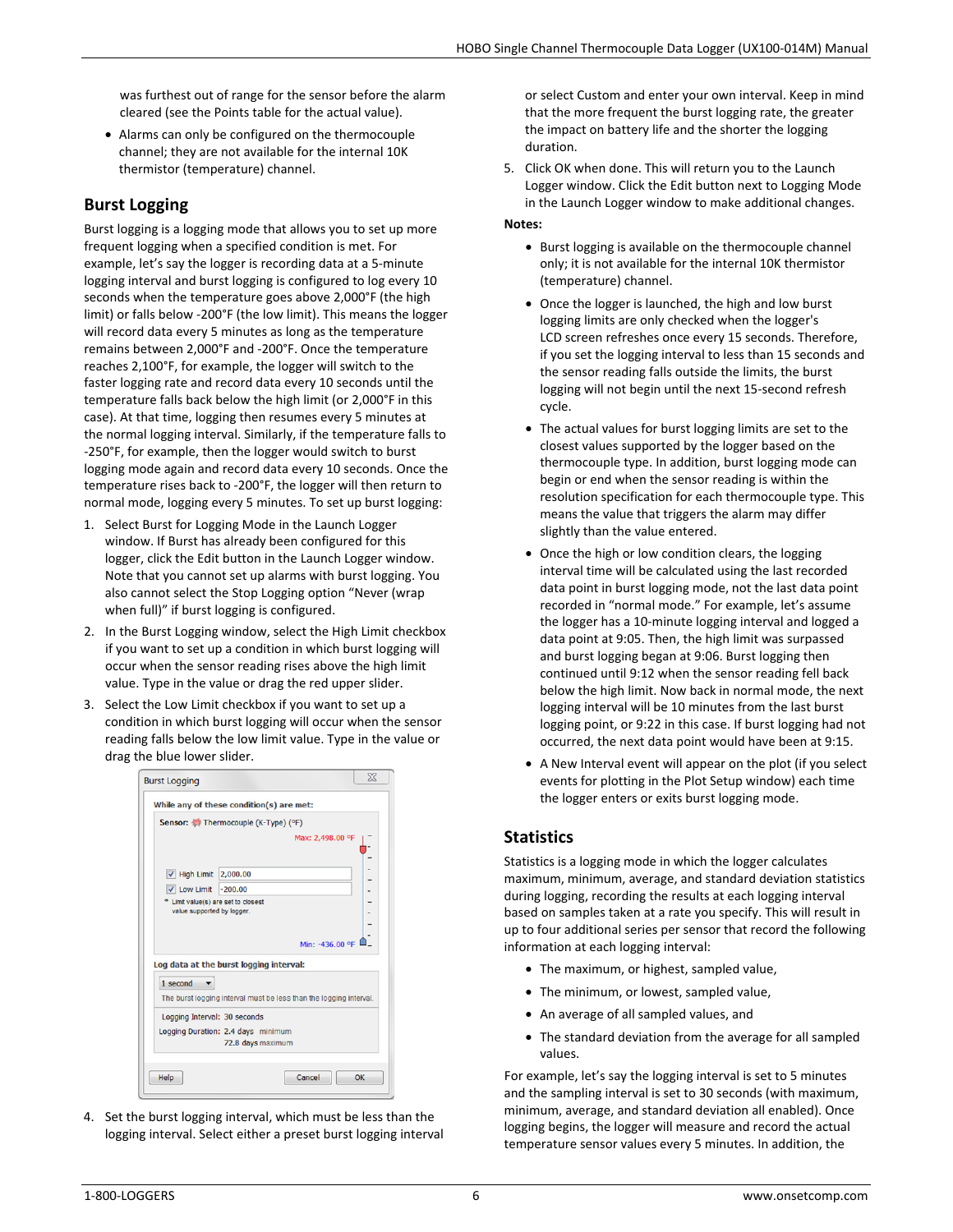logger will take a temperature sample every 30 seconds and temporarily store it in memory. The logger will then calculate the maximum, minimum, average, and standard deviation using the samples gathered over the previous 5-minute period and log the resulting value(s). When reading out the logger, this would result in 5 data series: one temperature series (with data logged every 5 minutes) plus four maximum, minimum, average, and standard deviation series (with values calculated and logged every 5 minutes based on the 30-second sampling).

**Note:** Statistics are available on the thermocouple channel only; they are not available on the internal 10K thermistor (temperature) channel.

To set up statistics:

- 1. Select Statistics for Logging Mode in the Launch Logger window. If Statistics has already been configured for this logger, click the Edit button in the Launch Logger window.
- 2. Click the Maximum, Minimum, Average, and Standard Deviation checkboxes for each of the statistics you want to calculate during logging. Note that Average is automatically enabled when selecting Standard Deviation. In addition, the more statistics you record, the shorter the logger duration and the more memory is required.
- 3. Set the sampling interval, which must be less than and a factor of the logging interval. Choose either a preset sampling interval or select Custom and enter your own sampling interval. Keep in mind that the more frequent the sampling rate, the greater the impact on battery life.

|                              | For each enabled sensor, log the:                                             |
|------------------------------|-------------------------------------------------------------------------------|
| V Maximum                    |                                                                               |
| V Minimum                    |                                                                               |
| $\sqrt{ }$ Average           |                                                                               |
|                              | Standard Deviation (requires Average)                                         |
| Sampling every: 30 seconds ▼ |                                                                               |
|                              | The sampling interval must be less than and a factor of the logging interval. |
| Logging Interval: 10 minutes |                                                                               |
| Logging Duration: 60.5 days  |                                                                               |

4. Click OK when done. This will return you to the Launch Logger window. Click the Edit button next to Logging Mode in the Launch Logger window to make additional changes.

Once logging begins, click the Alarm button on the logger to cycle through the current maximum, minimum, average, and standard deviation data on the LCD screen. You can plot the statistics series once you read out the logger.

# **Reading Out the Logger**

There are two options for reading out the logger: connect it to the computer with a USB cable and read out it with HOBOware, or connect it to a HOBO U-Shuttle (U-DT-1, firmware version 1.18m030 or higher) and then offload the data files from the U-Shuttle to HOBOware. Refer to the HOBOware Help for details.

### **Recording Internal Logger Events**

The logger records the following internal events to track logger operation and status. You can plot these events in HOBOware after reading out the logger and opening the data file.

| <b>Internal Event Name</b>      | <b>Definition</b>                                                                                                                                    |
|---------------------------------|------------------------------------------------------------------------------------------------------------------------------------------------------|
| <b>Host Connected</b>           | The logger was connected to the computer.                                                                                                            |
| Started                         | The Start/Stop button was pressed to begin<br>logging.                                                                                               |
| Stopped                         | The logger received a command to stop<br>recording data (from HOBOware or by<br>pushing the Start/Stop button).                                      |
| <b>Button Up/Button</b><br>Down | The Start/Stop button was pressed for<br>1 second.                                                                                                   |
| Chan 1 Alarm<br>Tripped         | A temperature alarm has tripped.                                                                                                                     |
| Chan 1 Alarm<br>Cleared         | A temperature alarm has cleared. This event<br>also contains the value that was furthest out<br>of range for the sensor before the alarm<br>cleared. |
| New Interval                    | The logger has entered or exited burst<br>logging mode.                                                                                              |
| Safe Shutdown                   | The battery level dropped below 2.5 V; the<br>logger performs a safe shutdown.                                                                       |

## **Mounting the Logger**

There are several ways to mount the logger using the materials included:

- Use the four built-in magnets on the back of the logger to mount it to a magnetic surface.
- Attach the Command strip to the back of the logger to mount it a wall or other flat surface.
- Use the double-sided tape to affix the logger to a surface.
- Insert the hook-and-loop strap through the mounting loops on both sides of the logger to mount it to a curved surface, such as a pipe or tubing.

## **Protecting the Logger**

The logger is designed for indoor use and can be permanently damaged by corrosion if it gets wet. Protect it from condensation. If the message FAIL CLK appears on the LCD screen, there was a failure with the internal logger clock possibly due to condensation. Remove the battery immediately and dry the circuit board.

**Note: Static electricity may cause the logger to stop logging.** The logger has been tested to 8 KV, but avoid electrostatic discharge by grounding yourself to protect the logger. For more information, search for "static discharge" in the FAQ section on onsetcomp.com.